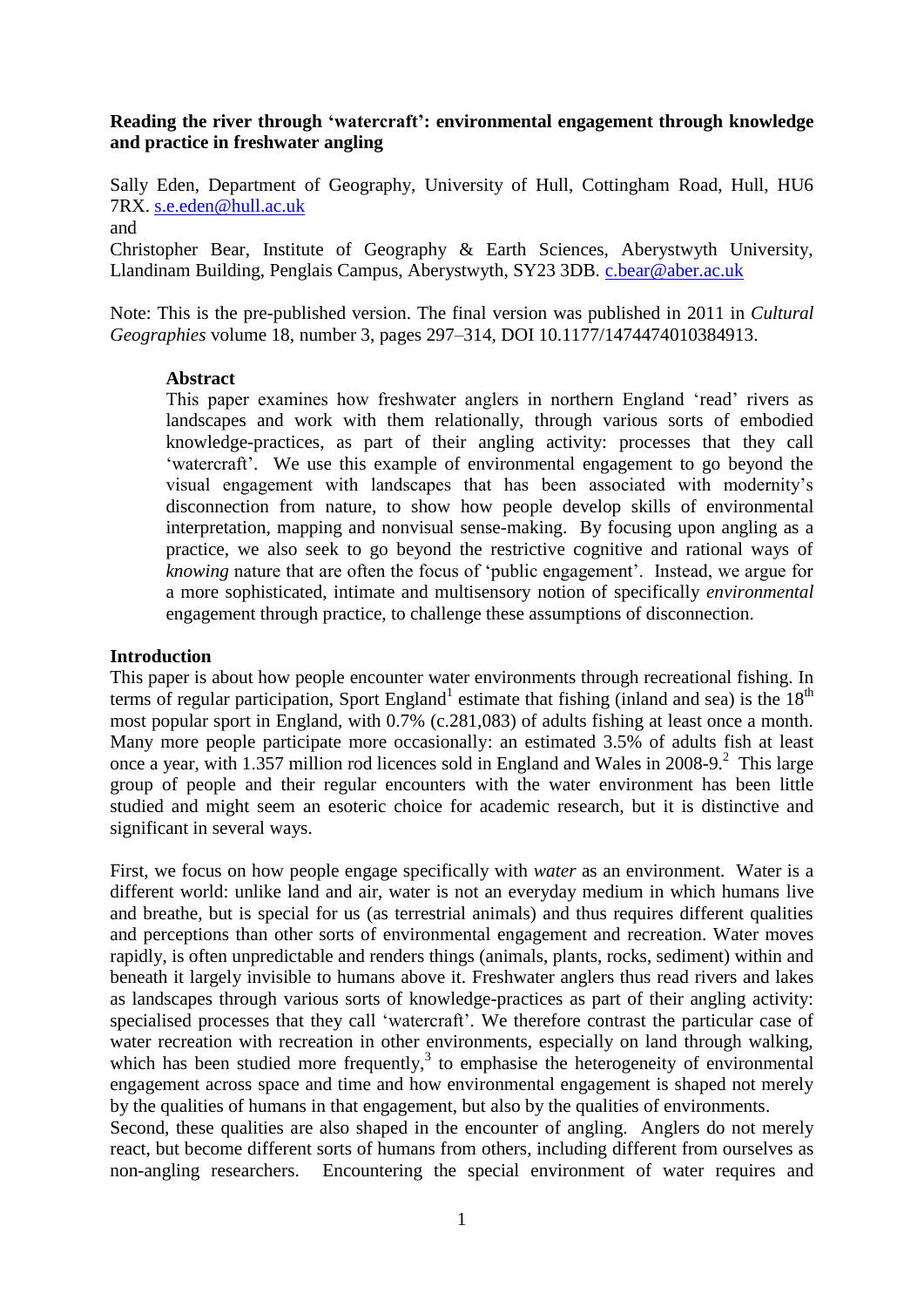develops what we might call 'water subjects<sup>,4</sup> through ongoing, long term interactional knowledge-practices. That is not to say that all anglers become equally (or even highly) proficient in "watercraft" – although the angling community shares enjoyment and "tips" about how best to catch fish, anglers also very widely diverge in their opinions about fish, water and all related aspects of angling practices and policies. To put this another way, water is a different world and thus harder to know, yet anglers (more than other humans, but still not completely) attempt to be part of it.

Third, as well as this direct and mutual human-water encounter through angling practices shaping humans, angling also shapes water environments in very material ways. Anglers use their watercraft to design and implement environmental management themselves, especially through collective actions by clubs on the waters that they lease. There is little room in this paper to do more than briefly outline these various actions<sup>5</sup>, but they include stocking rivers and lakes with tens of thousands of juvenile fish (sometimes of nonnative species) every year, reshaping river channels and banks with bulldozers, dredging out sediment and vegetation from river channels and planting vegetation around water bodies. Also, anglers influence the environmental management practised by others, especially the Environment Agency of England and Wales which has a statutory duty to protect the fisheries that angling depends upon, because they lobby and participate in policy debates, formally and informally. Watercraft thus becomes not merely a way to know water, but often a way to improve it  $$ with significant ecological, hydrological and political consequences that depend upon underlying, often barely acknowledged beliefs.

To consider watercraft as a particular set of environmental knowledge-practices, this paper first briefly outlines work in human geography, sociology and anthropology about how humans engage with environments. We then introduce our empirical study and show how anglers develop skills of environmental interpretation, mapping and nonvisual sense-making in ways that are particular to the water encounter. We conclude by arguing for a mutual and multisensory notion of environmental engagement that considers not merely human perception but also how environments, such as water, also shape that encounter.

#### **Environmental engagement**

Researchers, policy makers, thinktanks and popular writers of all stripes commonly argue that human society today (usually meaning in the developed world) is increasingly disconnected from nature, through urbanisation, indoor living, technology and pollution.<sup>6</sup> These arguments are not new. Indeed, parts of today"s environmental movement originated in a backlash against the negative effects of urbanisation and industrialisation in the late  $19<sup>th</sup>$  century, as part of the Romantic sensibility. In the  $20<sup>th</sup>$  century, these ideas were perpetuated through codes of conduct developed to teach or force urbanised visitors to behave "properly" in the countryside - something that they were increasingly failing to do because of their urbanisation. <sup>7</sup> But such arguments assume a division between nature and human society that has been rejected by many researchers, who have emphasised instead the heterogeneity and relationality of how humans connect with and mutually coproduce nonhumans, including animals, plants and landscapes.<sup>8</sup>

But this does not mean that environmental engagement can be seen as unproblematic; rather, seeing environmental engagement in such relational terms makes it more complex and contingent. Macnaghten  $\frac{3}{9}$  shows that people find little resonance between ideas of 'the environment', especially on a global scale, and their own lives. Rather, "there are many different 'environments', each connected to people's particular concerns, priorities, social relationships and responsibilities." These heterogeneous ways of associating mean that "there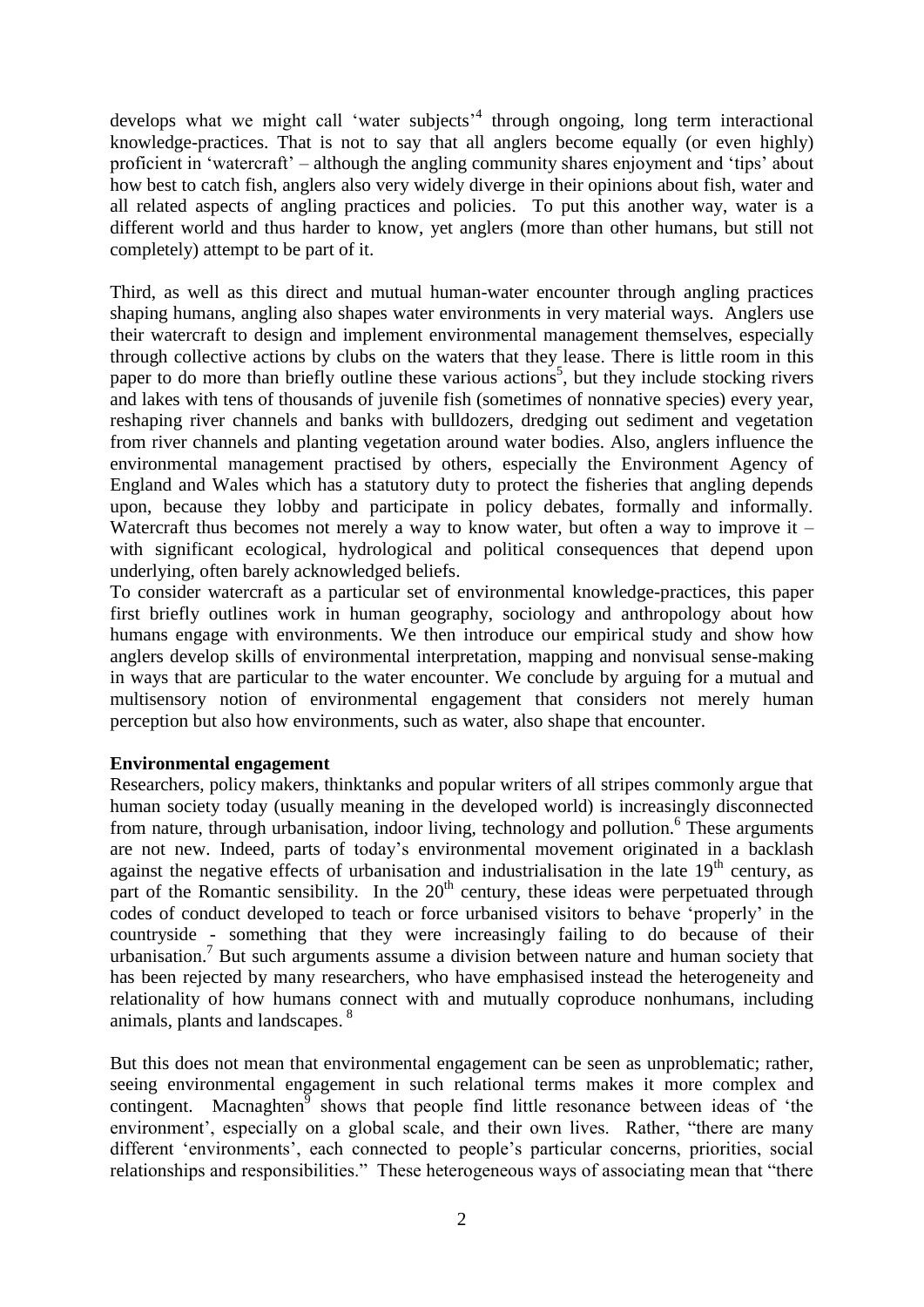is no nature as such, only natures."<sup>10</sup> But how do we trace the associations<sup>11</sup> of environmental engagement between diverse humans and nonhumans, in different places and times? What transformations do these have upon each other? Surprisingly, the last few years have seen little research in human geography into how humans perceive the environment in such terms, despite the potential of such theoretical frameworks. The work that has been done tends to consider shallower, more sporadic engagements with environments, as exemplified through tourism and other forms of consumption.<sup>12</sup> In comparison, angling, particularly by regular participants, is often a more intensive and reciprocal engagement, more closely tied to identity and personality. Yet angling and other outdoor sports like hunting are often distinguished from other environmental recreations precisely as 'consumptive' rather than 'appreciative' recreations,<sup>13</sup> with correspondingly negative associations.

In this paper, we take environmental engagement to be an ongoing process of association, of translation, of relationality and mutual coproduction.<sup>14</sup> As the angler changes in terms of skills, technology and perceptions, so too do the fish, the river water and the riverbank: environmental engagement is thus interactive, in that it both makes places as water environments and makes people as water subjects, echoing Waitt et al.'s theorisation of walking as a 'place-making' practice.<sup>15</sup>

In this paper, we also explicitly link knowledge with practice, because engagement is necessarily about both doing and knowing, and not merely in a cognitive sense, as we show. We specifically look at interactions around skill, using "an ecological approach that situates the practitioner, right from the start, in the context of an active engagement with his or her surroundings."<sup>16</sup> Ingold conceptualised skill as "both practical knowledge and knowledgeable practice", informally acquired as it is through bodily engagement as "a property… of the total field of relations."<sup>17</sup> Such an interpretation reflects the turn from discourse to practice in the 2000s,<sup>18</sup> reemphasising embodied practice and encounter to address the earlier emphasis upon representation and the visual consumption of the environment in modernity.<sup>19</sup>

We draw on empirical work with people regularly fishing on one or more of three rivers in northern England: the Swale, the Ure and the Esk. The Esk is a small river that runs through part of the North York Moors National Park; the Swale and the Ure are part of the large Ouse catchment that runs down into the Humber estuary. However, most anglers we spoke to fished many different rivers and lakes over the course of a season (including overseas on holidays), so although this focus on three rivers spatially restricted our sampling process, it did not restrict the experiences of our anglers. Hence, we refer here to comments made also about other rivers in the area, including the Wharfe, the Calder, the Trent, the Tees and the Ouse.

To form our sample, we initially approached clubs which owned or leased fishing rights on the three rivers. We ran two focus groups: one of anglers who regularly fished on the lower Swale and its nearby stillwaters for coarse fish like chub, barbel, roach, dace and pike, and one of anglers who regularly fished the middle Esk for game fish like salmon and trout. We subsequently interviewed some of these anglers in more detail and recruited other anglers by attending matches and other club events, by snowballing recommendations, by talking to owners/managers of tackle shops and by posting on an online fishing forum.

In total, we conducted 60 semi-structured interviews with anglers in 2006-8, some in their own homes, pubs or bars but many on the riverbank, especially during day-long matches on the Swale and Ure during the 2007-8 coarse fishing season. Our sample was specifically of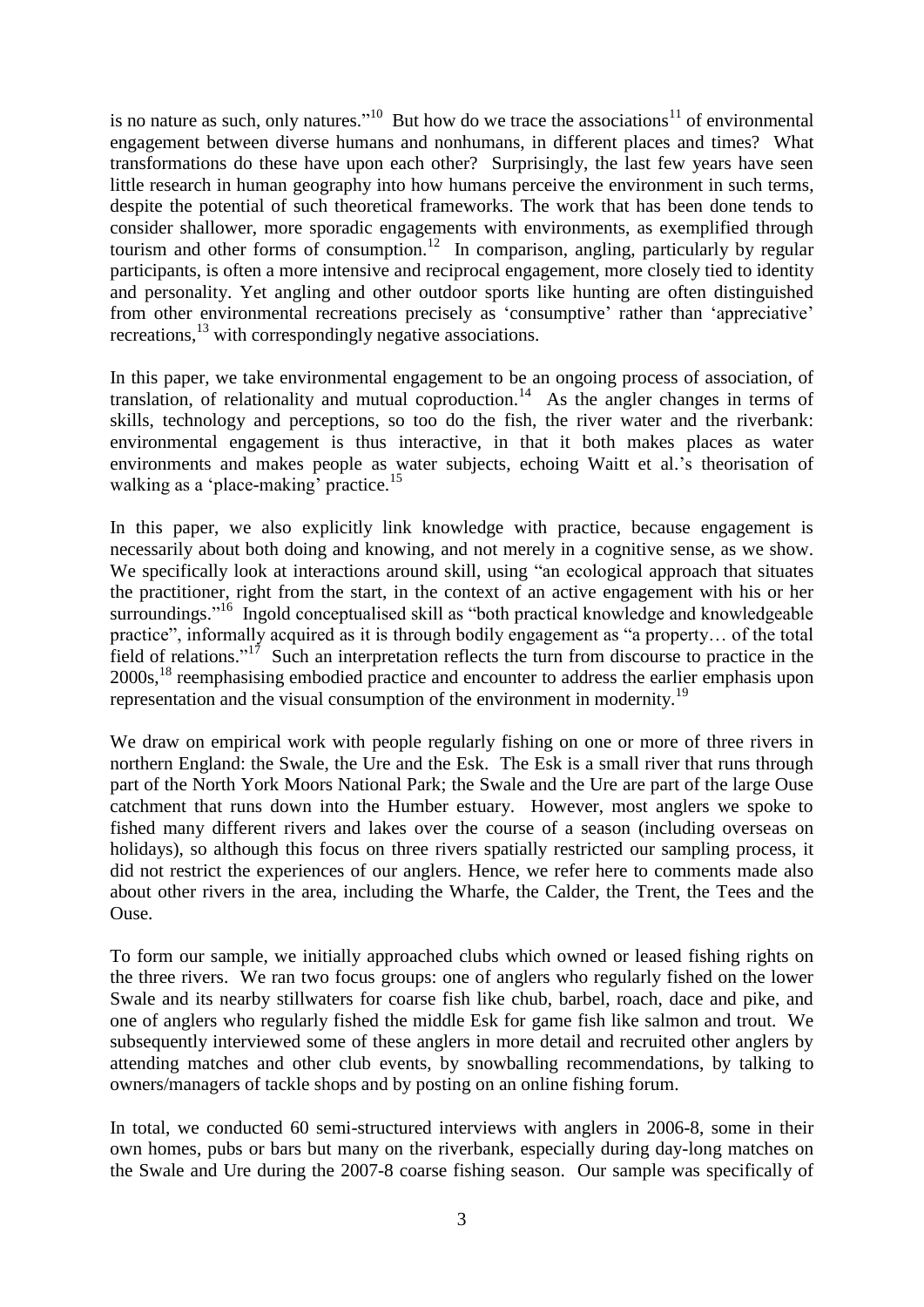regular anglers, although of varied frequency– some would fish three or four times a week, but others only fortnightly or monthly at a club match.<sup>20</sup> Except where prevented by poor weather conditions, interviews were digitally recorded, fully transcribed and analysed through thematic coding to saturation using NVIVO 7 qualitative analysis software. Participants have been given pseudonyms.

Profiles of the angling population in the UK vary. The EA suggested that over a fifth of anglers are women, $2^{\frac{1}{2}}$  but we found much lower proportions and several clubs that we contacted with 70-170 members had either no women members or only a handful. Indeed, as our study progressed, we became concerned about speaking to so few women and attempted to target more for interview. In this, we were unsuccessful – indeed, the refusal rate for women anglers was about 4 out of 6 approached (depending what one counts as a "refusal"), compared to about 4 out of 64 men approached. The resulting male bias in our study does however seem to reflect that in the sport generally. Other than a male bias, angling shows little skew by age or socioeconomic status.<sup>22</sup> However, most of our participants were of working class origins and our sample was skewed towards the older anglers, although the full age range was 17-83.

#### **Reading the river**

We begin by looking at how anglers make sense of the river as an angling space. When we talked to anglers about "reading the river", this phrase seemed to resonate with them as accurately describing their embodied practices on the riverbank. The other term they used (12 anglers, unprompted) to describe these knowledge-practices was "watercraft". When asked to define 'watercraft' in a focus group by the facilitator, Nick says it is "being able to read the water and try and understand what"s happening below," thus engaging precisely with (and also distinguishing by name) the particular qualities of water as an environment. Both "reading the river" and "watercraft" evoke environmental engagement through watching the river environment and interpreting riverbank characteristics and water surface behaviour as proxies for fish presence:

Watercraft. You"ve looked at the river so many times, you comprehend where the flow is going, where it slows down. (Charles)

I can recognise now where a fish is likely to be lying by the movement of the water. (Cliff)

Reading the water surface through watercraft becomes something that anglers learn how to do in their interaction with different waters over time, involving their bodies, senses and minds. Discussing whitewater kayaking, Sanford considers how the river is a 'fluid text' requiring whitewater kayakers to "develop their river reading skills."<sup>23</sup> But is is more than a visual reading: their skill is developed ecologically, in the context of their bodily activity and their environmental relations.<sup>24</sup> Some anglers therefore found it difficult to articulate in words a practice that can only be properly *felt*, but others, especially those who also wrote articles (another form of articulation) for fishing magazines, attempted to explain these embodied practices more explicitly:

Just a combination really of experience and what anglers call watercraft. You can sort of just look at a river and look at what the flow"s doing and the current"s doing, and once you have got an idea of the nature of the river bed... basically you walk the length and you look at places where the flow is kicking away because of whatever deflections from the river bank or submerged willows, to give you some protection from the debris that is coming down in the flood water. (Malcolm)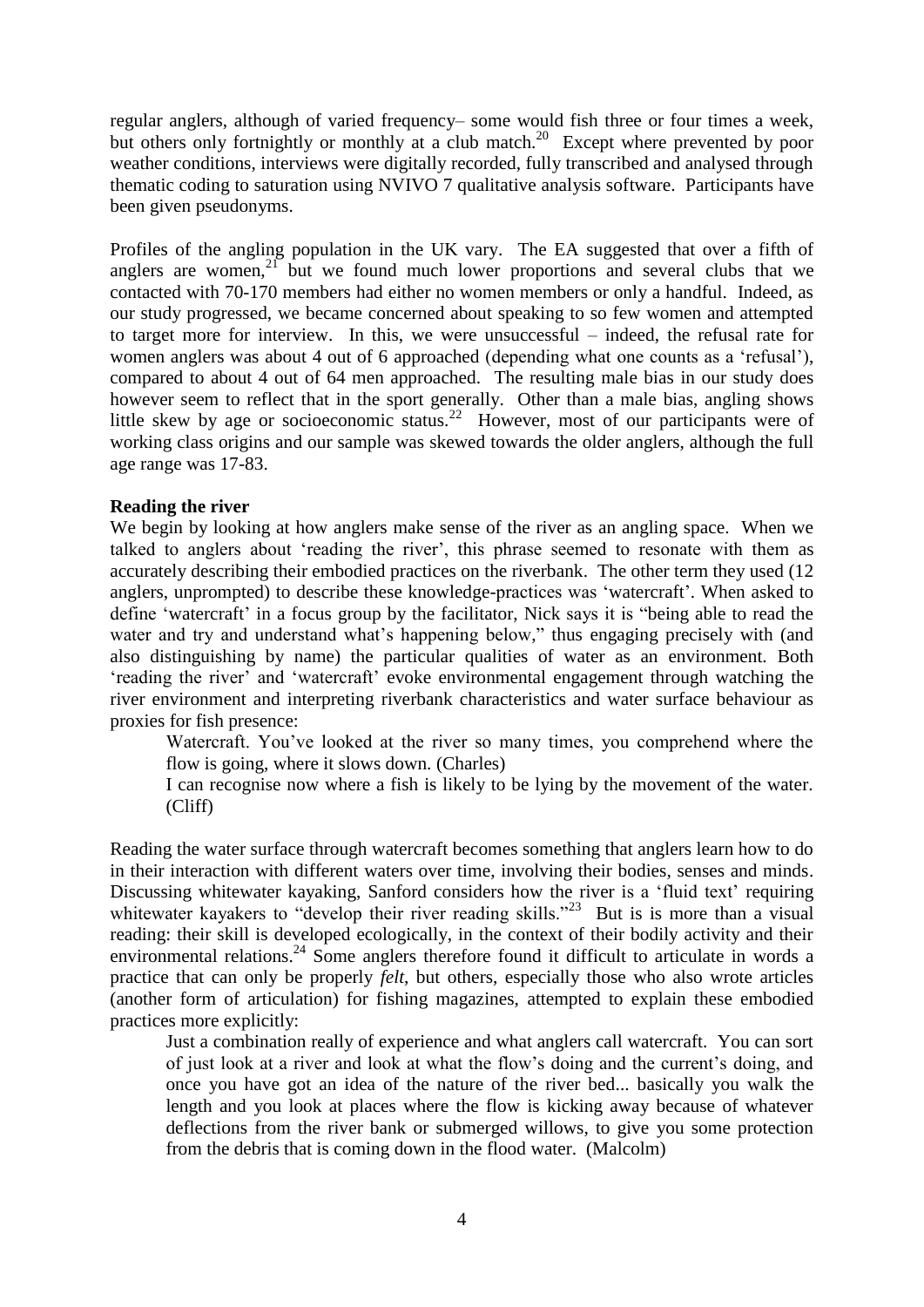Others used examples to show how watercraft involves knowledge-practices to identify and interpret the features and behaviour of the water surface, not in terms of its abstract appearance (see Figure 1), but in terms of the practices of fish, the places where they would hide or congregate and the fleeting signs of their presence in disturbing the water's surface, thus reading the water as an environment of/for life and liveliness:

Some people can look at a river and see a break in the river or a roll in the water and say 'oh, there's a big snag there' or 'that's a deep pool.' It comes with experience. (Keith)

in low water levels I"ve seen fish as I"m walking up the river back to the car in an evening and by the waves fish have obviously been laying there and I"ve frightened them. (Sandy)

But seeing fish (especially game fish) is difficult, because fish underwater are often "hidden" (Max) and thus invisible from the angler's position on the bank, due to the angle (Bert therefore described climbing trees to get a better view of fish in clear water) and due to the human position "outside" the water environment in a different sensory space. And rivers like the lower Swale and Ure also carry suspended sediment that can "colour" the water and further obscure a view of the bed, so anglers seek other ways to see fish by proxy – by signs on the water surface, by identifying river bed shapes that are likely to have fish in residence, by rendering absence as presence:

the vast percentage of places we fish, you can't see them. It's a disadvantage, but you"ve got to use your watercraft and just look at areas that you think fish will hold. (Tim)

you get an idea over the years what the different signs are. But you don"t just go and spot one in the water. They're that shy. Or you might see a big swirl of sand as you're walking and you'd think 'oh, there's been a fish there and it's come in and darted off' you see. (Colin)

Hence, anglers' environmental engagement is specialised and built up from long hours of practice in situ. Like many specialised forms of knowing, watercraft then develops a shared vocabulary (or jargon, to the outsider) to describe how rivers and fish behave. A simple example is 'the crease', "a bit of turbulence" between "two different paces of flow" (Damian), a visible boundary or fold on the water surface between one sort of flow and another that is recognised, described and acted upon by anglers:

there"s a crease in the water, where the slow water and the fast water meets. And the chub or a lot of fish will hold in the slower water, see something coming down in the fast water, move out, take it, move back again. So they"re living in the slack water, which they have to use less energy to expend to hold in that position... or they might be holding behind an obstruction in the river, where it causes the water to part and flow in different directions, and they"ve got that area where the flow is reduced, so they can hold and then move into the faster water and back again.

*Interviewer: Can you see the crease?*

Yeah, you can see where the difference of the rate of flow goes. You just watch anything that's on the top of the water - might be a bubble, might be a leaf or a bit of weed, or whatever else, a twig, and you can just watch them and see how one bit"s going faster than the other. (Charles)

you also look for things like crease swims. The river might bend a bit, there"s a recess in the bank, and what you might see is the flow of the river deflects away from the margins and you"ve got a really steady area of water. And the crease swim is the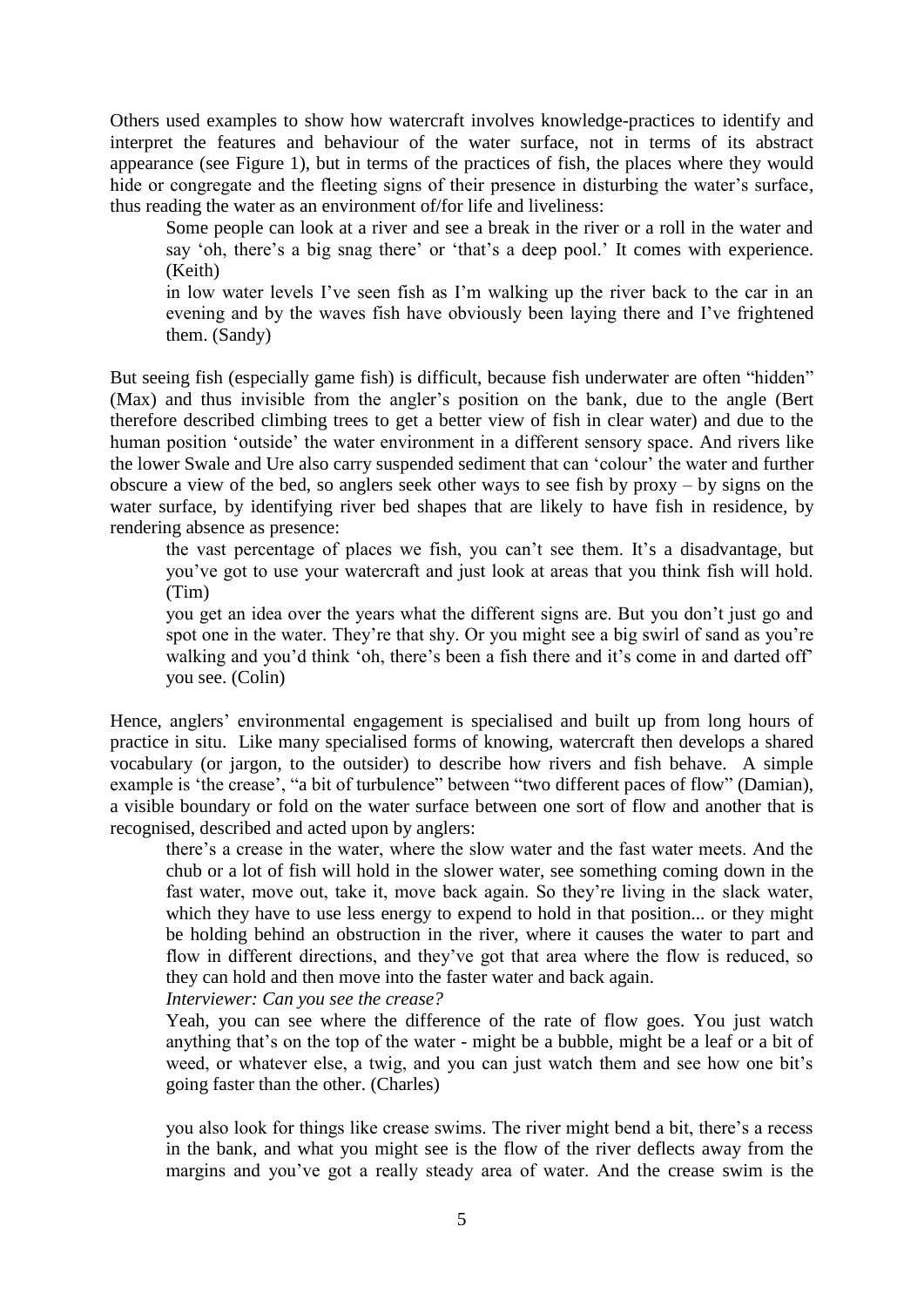steady bit of water inside the main flow. And they always produce chub. Most people walk past them and don't see them. They're looking for features such as willow trees or big snags in the river, sunken trees. But some of the best swims are the ones that you don"t really look at twice. But you get an eye for the river. (Tim)

Other terms abound that express these specialised knowledge-practices. Short stretches of water are commonly called 'swims', evoking the behaviour of the fish that may (but may not) live in them and evoking the water environment as a space shaped by/for nonhuman living. Other terms are: "streamy water" meaning rapidly flowing but not turbulent (Tim); "boiling water' for turbulent flow and eddies; 'glides' for long straight stretches of smoothly flowing water; and 'the throat of a pool' for the step down into a glide where the river bed drops in altitude and the water becomes more broken, "ripply" (Donny) or disturbed. However, other terms used by anglers include some that geomorphologists share or the general public would recognise, like 'pools' and 'riffles' (Bert), 'eddies', 'slacks' (Mike), 'shallows' and 'rapids' (Patrick and Max).

Hence, this specialised 'environmental public' developed and shared skills of environmental interpretation and sense-making in an intimate relationality through these watery environments. And this relationality that is not only spatial but also temporal: it encompasses rhythmicity over periods of hours, days, seasons, years and decades and is not produced by underlying causal factors, but by spirals of transformation through multiple repetitions.<sup>25</sup> Moreover, these are not merely cognitive knowledges or packages of detached "environmental information', but part and parcel of practices and coproduced with practices.<sup>26</sup> First, the ways in which anglers fished changed in relation to how they developed their knowledge, both in terms of their personal learning and environmental changes over a period of years and in terms of their reflexive response to changing weather and water conditions over a period of minutes during a single fishing event. Second, the knowledges were also produced through various bodily practices, such moving about to be able to see the crease better or feeling air temperature. The practice of angling thus changes contextually as the product not only of the angler but also of the river and the fish.

But these knowledge-practices are also linked with tools and other technological practices, not merely human senses and environmental conditions. Like walking boots for walkers, angling also works with "mundane technologies" which can "reshape the affordances of nature by expanding the range of possible actions available to the body" (Michael 2000, page 112). The technology of fishing gear is huge and varied, with rods and lines in particular highly diversified to suit specific target species and fish weights, as the advertising in any fishing magazine today will illustrate. More interesting from an environmental perspective are technologies that expand the angler"s environmental senses, that enable them to see in/through the water environment. Anglers often chose to read the river using polarised glasses (referred to by the brand name as Polaroids) to see underneath the water surface by eliminating reflection, especially on a still but sunshiny day. They adapted and enhanced their visual senses and range, because "Polaroids allow you to see into broken or riffled water... helping you to spot your prey" (*Coarse Fisherman* 2008):

I'd go for a walk down the river with my Polaroids on and have a look  $-$  get a rough idea in my mind of where the deep troughs are. Some of them you can"t miss them because you'll get a bank of gravel  $-2$ -3ft deep – then it'll drop off into a trough and the river"ll come back up again. (Geoff)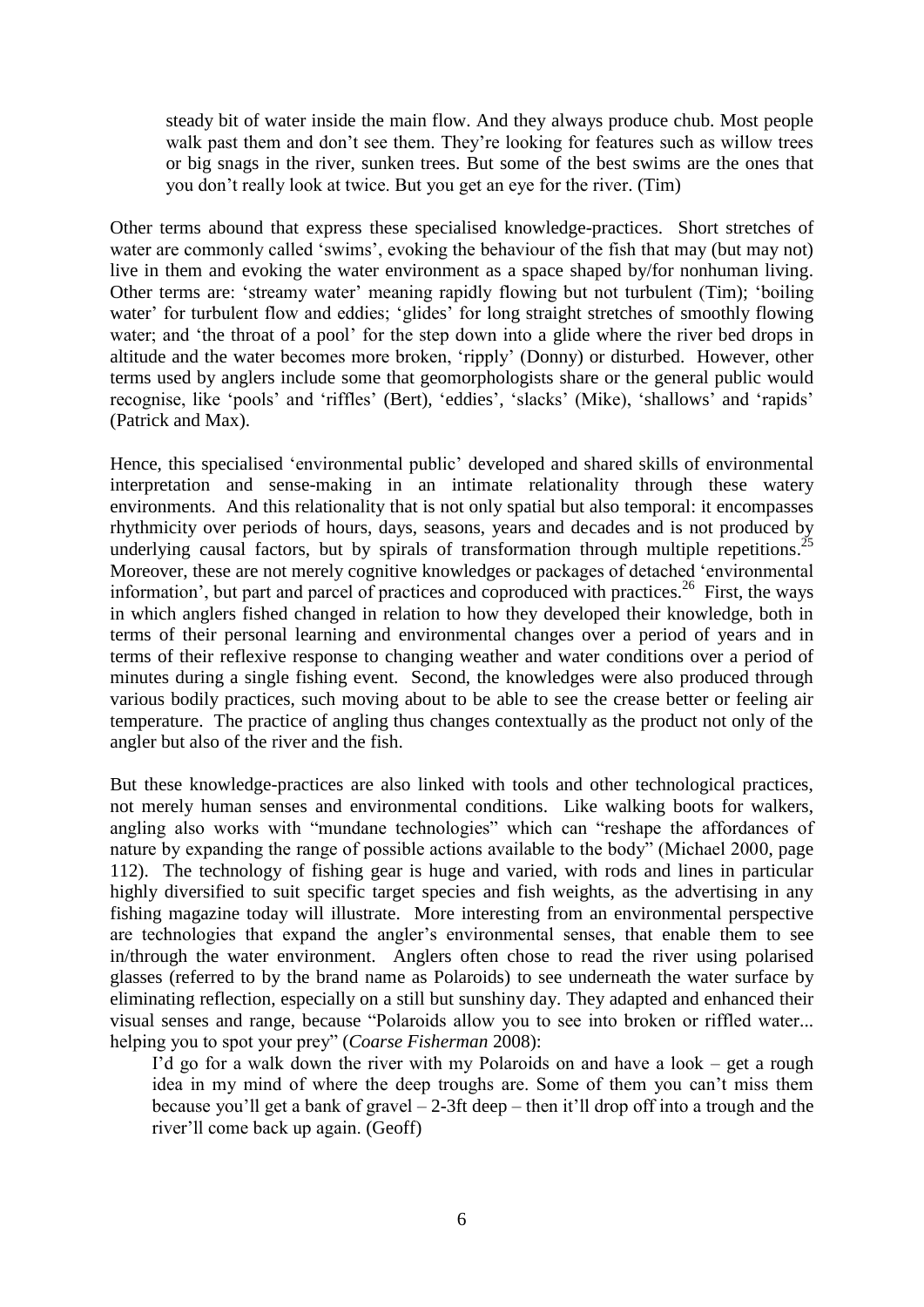But, as we suggested above, angling is a more-than-visual environmental engagement; polarised glasses and the enhanced visual sense that they provide are still insufficient to be an angler:

On a shallower river you can get an *idea* of it with Polaroids, but you may still feel the need to plumb the depth anyway. (Malcolm)

It has been argued that the dominant (human) sense in modernity is the visual, especially in terms of how we learn to see and appreciate the environment.<sup>27</sup> Even arguments for appreciating "restorative environments" often emphasise the psychophysiological benefits of *seeing* a 'natural' view,<sup>28</sup> rather than being and doing something *in* that view. But visual dominance is problematic and needs to be challenged in favour of "multisensory" perception,<sup>29</sup> where the whole body is immersed in the natural environment.

But senses beyond the visual might be poorly developed in some people, giving them insufficient perceptual skills to appreciate and acknowledge this immersion. For example, Waitt and Cook found that first-time kayakers tended to "deny the fluid nature of their bodies," being reluctant to touch the rocks and water around them.<sup>30</sup> When subsequently recounting their environmental experiences, these inexperienced and perhaps less confident kayakers fell back instead on the discourses of their guides and guidebooks, which tended to emphasise the visual consumption of the environment.<sup>31</sup>

Angling demonstrates the opposite, where primacy of visual sense is challenged and becomes part of perception, rather than dominant: "we perceive not with the eyes, the ears or the surface of the skin, but with the whole body."<sup>32</sup> This is well shown in plumbing the river, which is a common, even an "automatic" thing (Jacob) many anglers do when they first arrive at a fishing spot. A very simple technology – a bought or self-made lead weight on a line cast out with the rod  $-$  is used to measure the river's depth and shape:

In a river there's a deep channel, but it's a matter of finding it really. And by using a heavy weight, a weight on the end of my line, I can see by how long it takes to hit the bottom or where it comes to end up, when I pull it back in, I see how long it takes for that lead to come to the surface, so I"ve got an idea of how deep it is (Rex)

Unlike hikers on land, human anglers are engaging with water, a medium in which they do not live, unlike the fish that they are hunting. So other modes of perception must be applied, or their own senses enhanced, to compete with the perceptual abilities of fish in their "home" medium of water. On familiar waters, anglers use this continued measuring to build a detailed profile in their minds of the river beneath the visible surface: "you can map out the depths in the whole area where you are fishing" (Malcolm).

It's like you looking at a road map... I can go certain lengths of the River Ure, I can go into a spot and turn round to you and say it"s 12 foot deep over there and then it shelves up and it's 3 foot here and 10 foot there. (Geoff)

But even in familiar places, plumbing is a check on the changeability, the unpredictability of water environments and, consequently, of fish behaviour. For example, one of us visited a local lake with Dick, who has been fishing for several decades and was so familiar with the lake's layout that he had decided which numbered 'peg' to fish from before we even arrived. But he still checked the depth of the lake using a lead weight, letting it sink and then adjusting the float on the line above the lead so that the float sat on the water surface when the lead touched the lake bed. This was all done largely by eye (watching the float), by touch (as the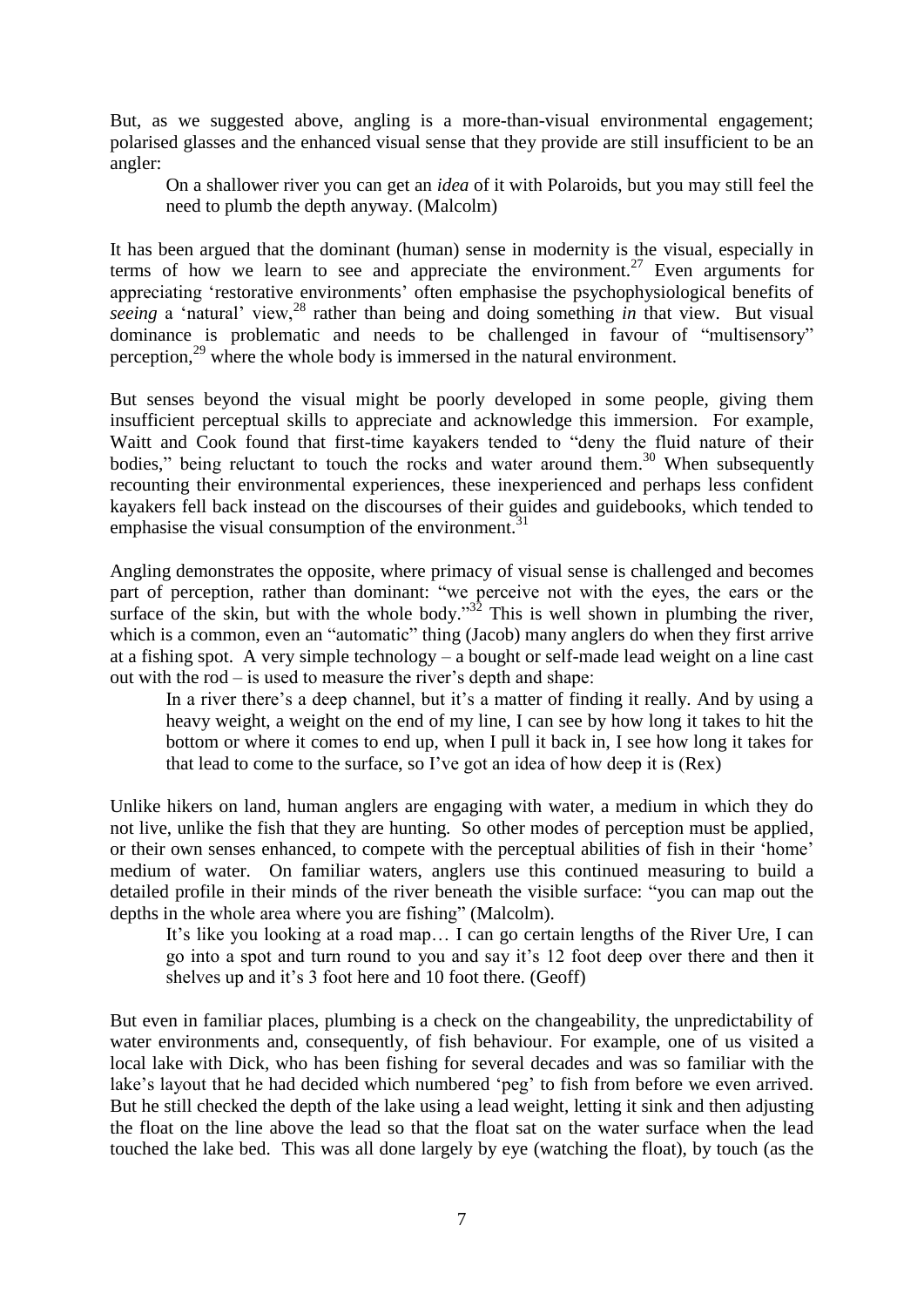lead hit the unseen lake bed) and by physical movement of the pole and float in continual readjustment. And all in a spot which he said he has fished many times.

Mapping and measuring the river environment in this way and building "a mental picture" (Nick and Sam) of the river bed"s shape are all part of watercraft, but those pictures are embodied through practices particular to each angler's relationship with environmental conditions. As with measuring temperature, plumbing the depths is also often quantified: "you can work it out" by counting seconds as the lead falls through the water and assuming that one second of the lead falling through the water equates to roughly one foot down (Arnold), especially where the depth is too great to be judged visually, say "15-17 feet deep" (Charles). Such mental models can be tested for validity through practices of fishing (and reflexively revised) because their success can be measured by the resulting catch, although again this varies by angler and environmental conditions. Hence, the environmental knowledge practices are also reciprocal and responsive to the human-water connection:

You look at the outside and you see the flow and then you look again at a certain area where you think there might be fish and then you work it down into the swim that you're actually going to fish and you look at it three-dimensionally and every aspect possible. (Steve)

Walking, Ingold notes, "is a highly intelligent activity. This intelligence is not located exclusively in the head but is distributed throughout the entire field of relations comprised by the presence of the human being in the inhabited world."<sup>33</sup> For angling, environmental intelligence (as knowledge, rather than smartness) does not merely relate to measuring the size of the river bed, but also to assessing its composition and substrate, using their hands to sense what the weight is touching:

you can tell the way [the lead weight] hits the bottom. Especially with the braid because you get the feedback straight through. You can tell what the bottom"s like. Whether it might be a bit weedy, muddy, gravel, whatever. And you can feel for holes and you can feel it drop down, things like this. (Andy)

when [the lead] hits the bottom and you start to pull it back you can feel what it is pulling against. And if it is gravel it will rattle, if it is going through weed it will be sort of a dull bouncing sensation, if it is silt you can feel it because you have to pull it free it will settle, so you will have to pull it free gain. So you can actually feel what the bottom make up of the river is. (Ray)

Methodologically, this raises the problem of converting into words for this journal a process which many anglers found difficult to describe, even across hours of discussion or while performing the very actions that they were describing. And they also share and learn from each other, as this exchange between angling friends illustrates:

Keith: Cast in with a fairly heavy feed on and then slowly bring it back and then you"ll feel every drop and every ridge in the riverbed. As you drag it back. You can drag it back slowly and you"ll feel it drop into a deeper hole or into a boat channel or whether it's coming up over a ledge.

*Interviewer: You feel it through the rod by actually holding onto it?*

Scott: Yeah. And you get an idea as well from the amount of time from it sploshing on the surface to how long it takes to hit the bottom.

*Interviewer: Actually moving through the water.*

Scott: Yeah. it gives you a rough idea of what's deep and what's shallower. Like you cast in, splash, and three seconds it's hit the bottom of the riverbed. And in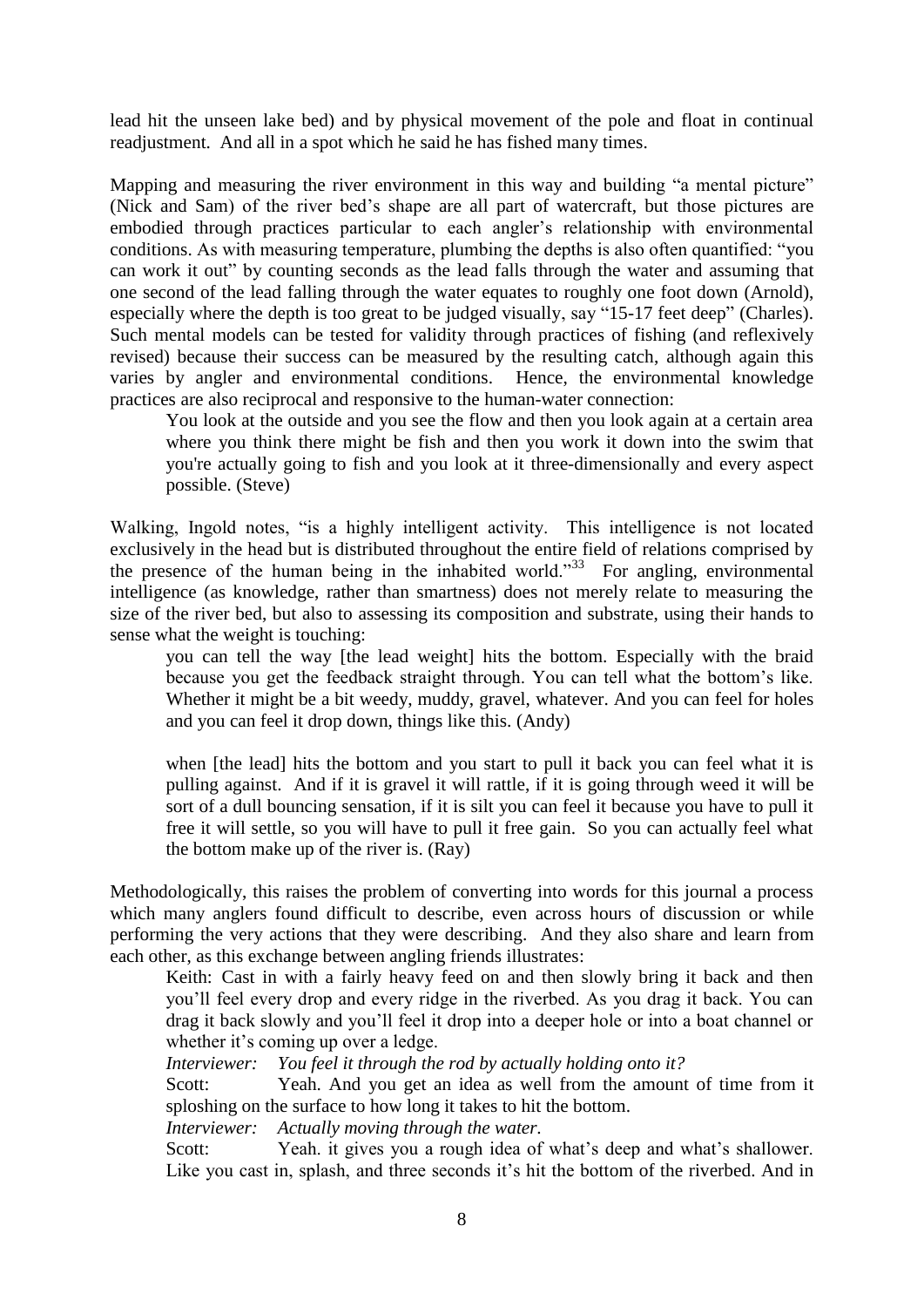another spot it might take a little bit longer. So you think it"s took longer to get to the bottom so it's deeper there.

*Interviewer: And does the bottom feel different as you pull it over?* Keith: A lot of that river's like a clay bottom, isn't it? Scott: Yeah, some parts of it are a bit rocky.

Christine: And you can tell gravel, because it used to be dredged, didn"t it? And there are some gravel areas on it and some sandy areas. A lot of it is different.

Scott: It's all time and practice. You can tell where it, if you're feeling for it sometimes you don't, because you know the river - but if you're trying to figure out what the bottom's like, it's just a feeling coming through the line all the way into the rod... In one area it will just be a general - you'll say soft, it's soft is the bottom - and another part of the river it'll go down and it'll feel harder... That's stony, is that. It's just practice and time. You just learn what things feel like.

Using the lead and making sense of what it tells the angler is a complex environmental knowledge-practice that brings to the fore the embodied skill and technique that "comes with experience" (Keith). Ingold<sup>34</sup> thus discusses how technique is much more than merely operations, but skills as both practical knowledge (that can be put into practice to catch a fish) and knowledgeable practice (that draws on knowledge to enable practice). And in this process the angler is also changed, linked in their relationship with the river and its water:

I look for very specific types of water at the moment. So I have got to have that mapped out in my head and if I don"t then I am probably not in the right place. I have got to know exactly what that bit of river is like for it to work. (Ray)

These are again connections between knowing and doing that only together can produce angling as knowledge-practice. In this way, fishing is not necessarily a science, nor even an art, but a craft: "it's touch and feel on the day" (Ernie) because "you can't fish properly with a pair of mittens on" (Tim), as they impede your sense of touch. Particularly when night fishing, the visual sense, while not lost, is reduced and other senses become important for the enhanced water subject:

it doesn"t go real dark to your eyes... if you"re out all the time and could still see to put your bait on, you could feel your bite, you could feel it. (Neil)

#### **Different readings**

An essential point to make here is how these knowledge practices differ. For example, six anglers interviewed normally used a thermometer to take the temperature of the water, especially in winter when low but changing temperatures would most influence fish behaviour. Some (mainly self-described specialists and obsessives) considered thermometers "critical" because even one or two degrees of difference matter to fish and angler behaviour (Tim). But most anglers interviewed were less enthusiastic about the ability of technology to improve their environmental understanding and success (by way of catching). Hence, technology was not an automatic choice for all anglers: several said they used a thermometer in the past but had stopped or rarely did so anymore (Alistair, Jack, Damian, Ray, Patrick), because it makes them feel pessimistic:

it's a definite interference with the head if you find out it's too low. So you might as well fish with confidence [without a thermometer] and you never know what you can achieve until you try. (Damian, also Patrick)

Hence, specific technologies do not determine human-environment relations: their effects are ambiguous, $35$  because they are always contingent on the particular relation of their use (or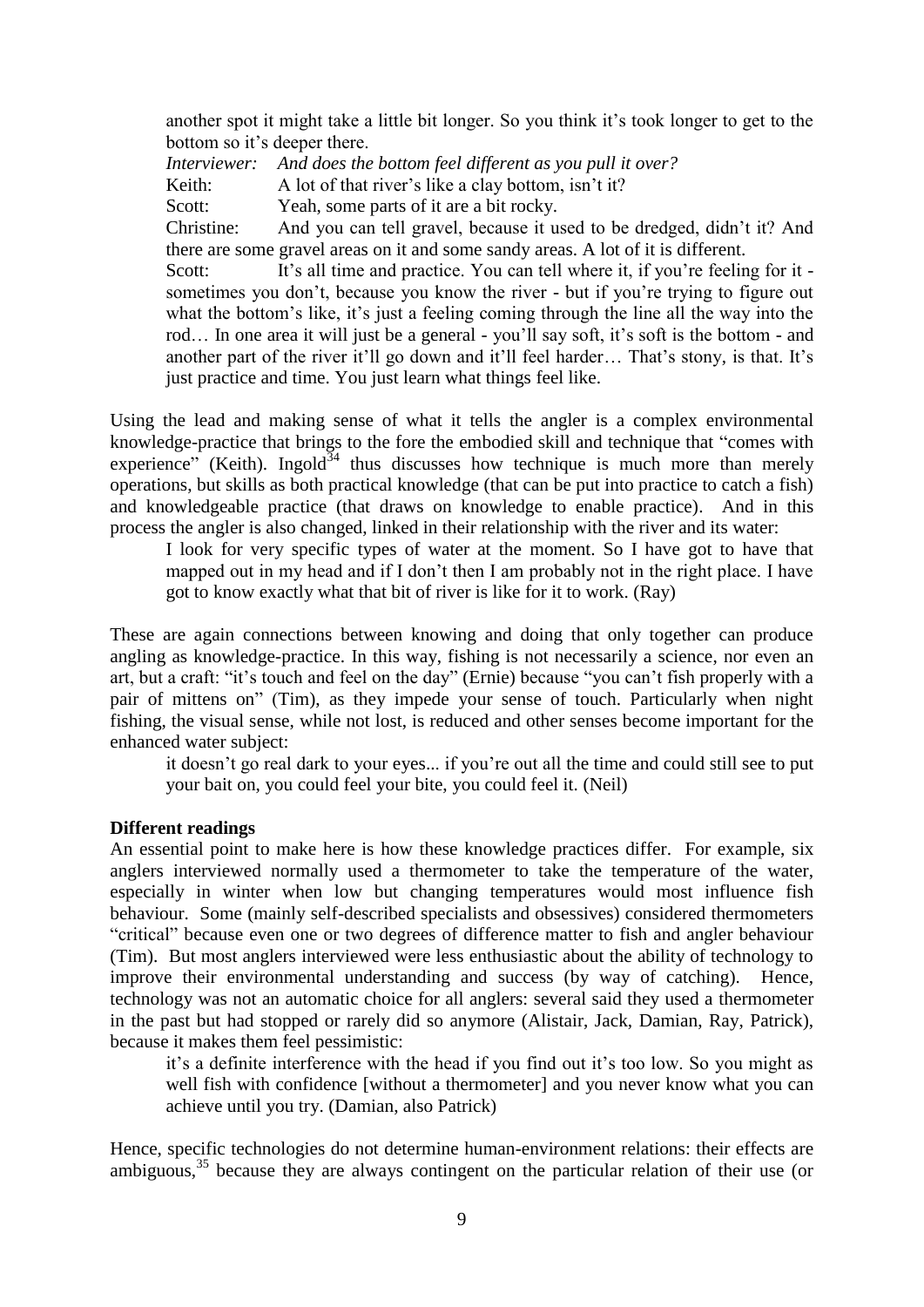nonuse), part of how knowledge-practices are differentiated in space and time. To simplify: there is no one way to fish, no "pure" connection, no singular water subject; instead we find multiplicity and multivalency in human-environment relations.<sup>36</sup> Moreover, for some anglers, even simple technology seemed to shift fishing from a moment of pleasure to something "too scientific" (Ted), taken to "much further extremes" (Ian) than is necessary, and lacking in "fun" (Sarah). Using (and trusting) a thermometer thus becomes part of differentiating between skill levels and between purposes of environmental engagement through practice: Dick said that "top men" who win competitions use thermometers, not pleasure anglers like himself. Instead, many anglers preferred their own senses, refusing to use a thermometer "because I can tell you when it's cold and when it's not" (Harry), so their own senses are sufficient engagement with the environment and further technology would be unwelcome interference.

Similarly, although plumbing the depth is common practice, some anglers saw it as unnecessarily specialised engagement – more like work than fun:

somebody who's really, really keen will possibly set on and plumb the depths and play about for half-a-day, will a really serious angler. Plumb the depths and find out where all the shallows are and everything else, and basically try to get a mental picture in their heads of what under the water is like. I"m not that good. And I"m not that keen. I do it purely for pleasure. (Frank)

a lot of people are angling out to be more scientific – I know I use the monitors and I gauge the river levels, but there"s people who do try to blind you with science. I do think it's unnecessary. I think it's a very simple, straightforward sport. If you've got an eye for the river and you can read the river a little bit, as regards where you should be fishing... it's very straightforward. (Tim)

So fishing technologies are part of a relational landscape of practice, where practice combines the use of tools and the body as "a property... of the total field of relations".<sup>37</sup> The degree and sophistication of the technology, not merely its presence or absence, are part of that relation, that association of angler, rod, bait, river, fish, weather and other devices or features. In this sense, angling is not modern or premodern<sup>38</sup> but relational and heterogeneous in how it is coproduced through technological and nontechnological connections between the worlds of the angler, their gear, the river and the fish.

Drawing on theology, Snyder sees casting in fly fishing as 'ritual practice' and the rod as a "ritual tool" for extending the angler"s ability to penetrate the mysteries of the river and a companion in the angler's environmental engagement with the sacred.<sup>39</sup> To put this slightly differently using literature from science and technology studies (STS), we can see the rod as a technological actor that, together with the human body and the river water, produces "the angler" as a blended human-technology-water assemblage. Similarly, Dant talks of the 'windsurfer' as entity with board and body and Sanford talks of whitewater kayakers who "essentially *wear* their boats." <sup>40</sup>

Hence, reading the river is not simply reading a text, but reading a situation, through the body and all its senses, not merely the visual. Anglers' environmental knowledge-practices are thus also strongly performative. Sanford suggest that, for kayaking, "paddling is an orthopraxy [rather than an orthodoxy], in which correct performance of these ideas embodies or manifests the religious experience.<sup> $1$ </sup> In other words, the sacredness of nature is not given but generated through this embodied, experienced relationship. Our anglers were less given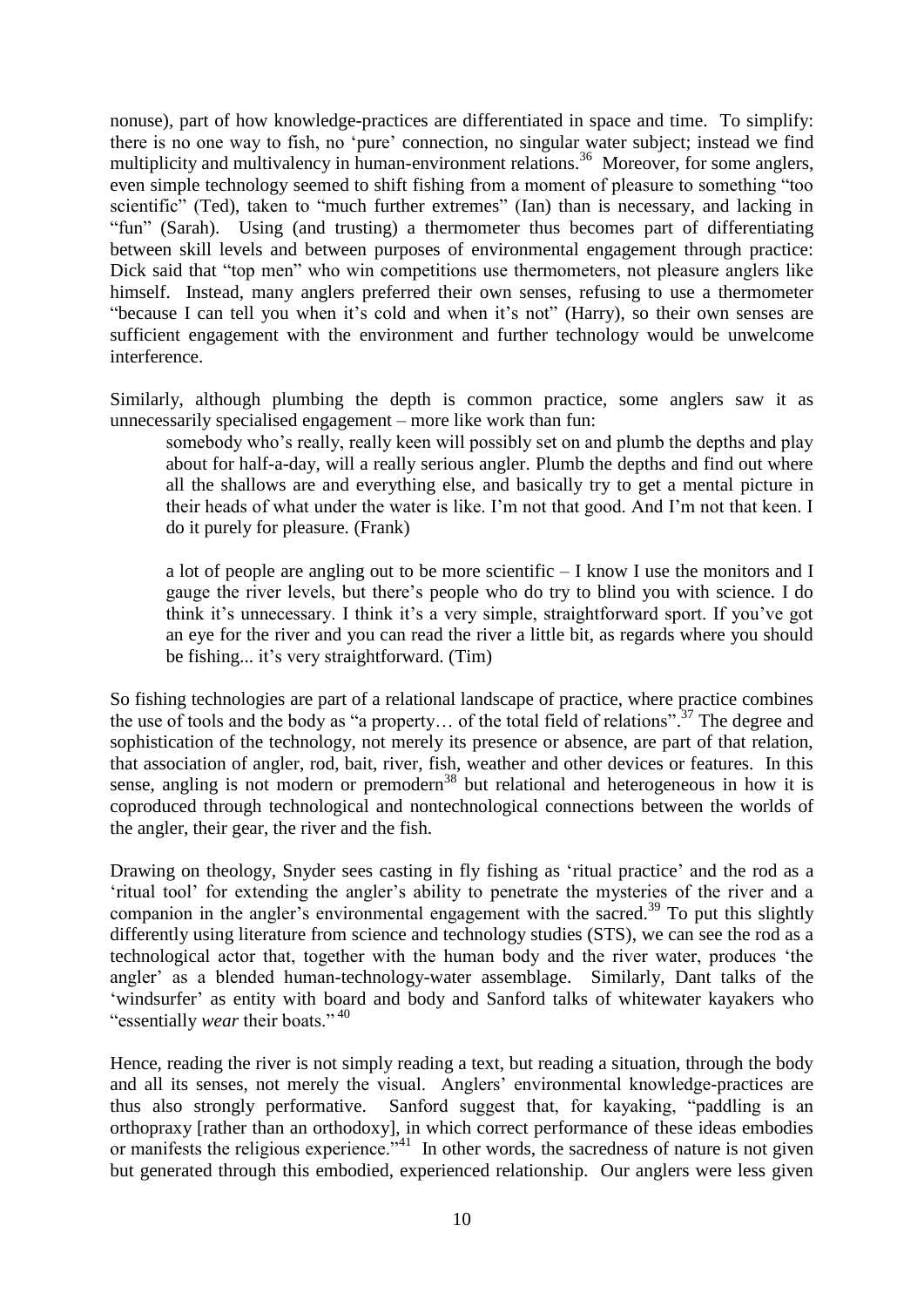to such flights of spiritual interpretation, but they did focus upon practice – both in the sense of doing things, but also in the sense of repeated doing, experimenting, evaluating, adjusting and doing again to reflexively learn for themselves.

But even such simple connections are complex. Some anglers would prefer more intimate and embodied engagement with the water than sophisticated technology implies. For example, Nick talks about how, when flood waters suddenly run through the stretch of river where he is fishing, he can feel the colder water wash around the outside of his waders, cooling his ankles. Instead of a lead weight, Sid describes wading through the River Nidd "one summer's day in my swimming trunks" (because the water was too deep for his waders) to remove weed from the swims and, as a result of walking the river bed, "I knew where there were deep bits and shallow bits and gravel bars and mud bars!" And when Donny is explaining to one of us what kind of flies he decided to use as bait one day on Cod Beck, a tributary of the Swale, he pulls stones up from the shallow river bed and turns them over in his hands to see what kind of nymphs or other larvae are crawling there (see Figure 2), because this will vary by environmental conditions and seasons. Touching the water, the rocks and the animals are part of angling as a knowledge-practice:

"Nothing gives you such intimacy with the stream (barring tumbling in) as standing up against it. Also, there is no way of learning the bottom of a river so good as that of walking about on it."<sup>42</sup>

We need to be clear at this point: we do not mean to argue that anglers' environmental engagement is unmediated (or premodern), if they reject some "fancy gear" and "gadgetry" (Ted), only that the technology that they choose to associate with is perceived as more or less *human* in extending their own bodies, especially their fishing rod, to deal with the challenge of engaging with the largely invisible water environment. Other technologies, including sonar-based fish detectors, were rarely used by anglers we met (with the exception of Scott), although many were highly proficient with information technology, using digital cameras, keeping fishing diaries online and using Google maps to "look for twists" in a river to explore later (Bert). $43$ 

And 'seeing' the environment in this way is a product of long practice, experience and specialisation. Hence, as non-anglers with our more "everyday" nonspecialised ways of environmental engagement, we were rarely able to "see" the rivers we visited during this study in these ways, even when anglers tried to point out such features to us. Moreover, different anglers did not necessarily use the same skills or to the same degree: even anglers in the same small club, fishing on similar stretches of river, vary considerably in their knowledgepractices, with some far more analytical and contemplative than others. Angling is not, therefore, a uniform experience and some of the more experienced and/or obsessive anglers talked about how other people, especially people they are introducing to fishing, did (or could) not see the things that they do, at least not until they had invested the time and effort into practising in situ:

if I go down onto the real low stretches of the Ure where it"s wide, deep and all those bankside willows and that, there"s not that much nature to the flow. There is current variation but it"s subtle. You"ve got to really look for it. You can struggle. (Tim)

[when teaching someone to fish] I would be more inclined to take someone out and spend eight hours walking a river and not actually fish at all, because in the eight hours they will learn more than they could do in 200 hours of fishing, because that is the key to fishing at the end of the day, if you can read a river, then you are almost there. (Ray)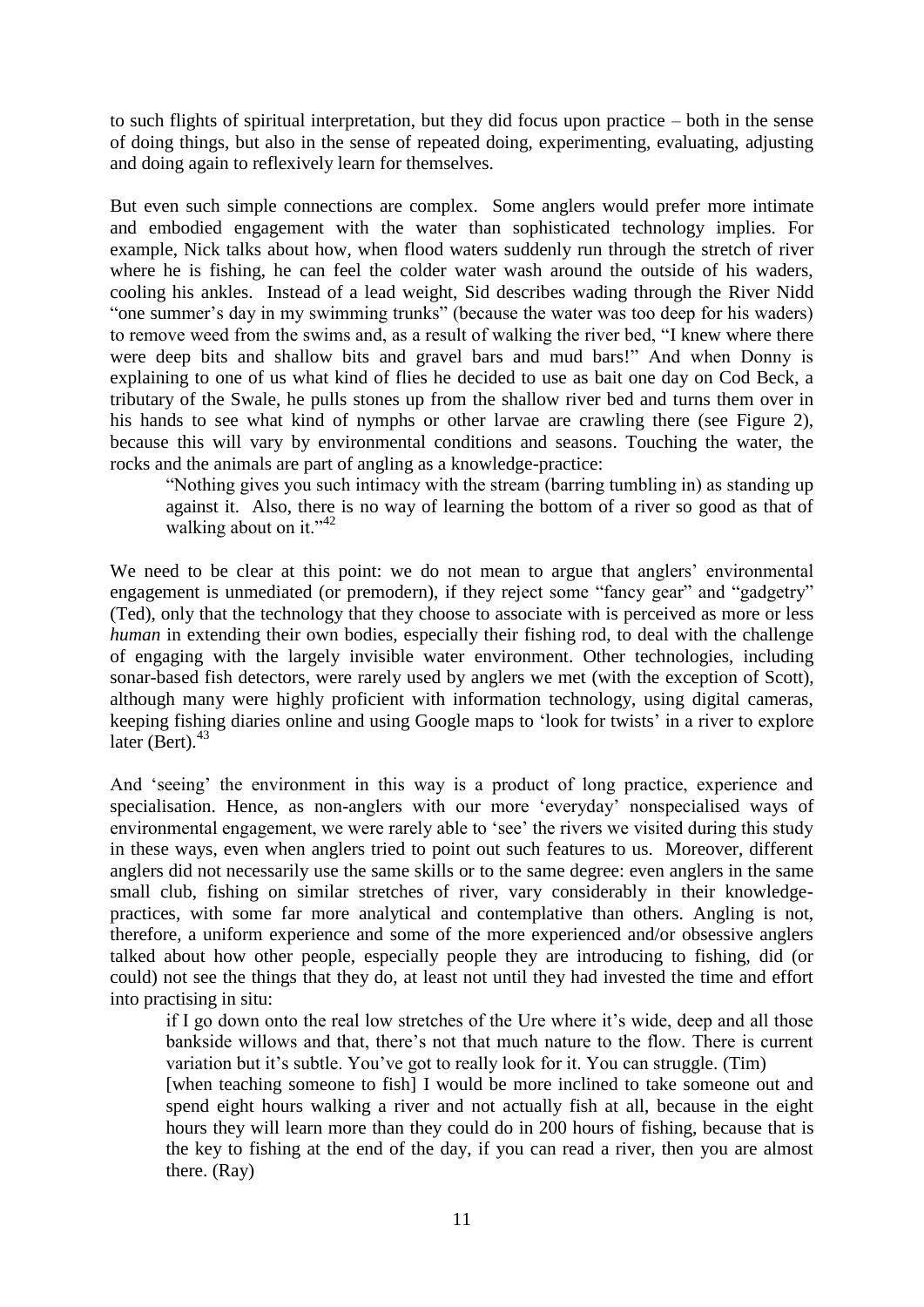#### **Reading the river as learning about space**

As well as an embodied and technologically relational practice, angling is a spatial practice, especially through learning in particular places. Crouch discusses how individuals make sense of the world through such embodied processes and thus build "lay geographical knowledge.<sup>244</sup> Anglers learn to fish by 'experience,' 'experimentation' and 'trial and error'. Angling is thus "the sport of experience" (Alistair, the youngest angler we interviewed) and "you learn from not catching… you analyse what you have done and try and work out why you"ve not caught" (Ray). Hence, "*a lot* of a fisherman"s experience will come from his own gradual reading of the river and he will learn all sorts of things" (Donny, his emphasis).

there are certain places where there are no rocks visible and you know there are no rocks underneath and you know that the fish will be around those rocks that are underneath the surface, though you can't actually see them. It's just because you fish regularly enough and usually when you've been fishing for sea trout or salmon you've got your damn spinner caught on that rock - you know it"s there. (Ian)

But learning is embodied and cannot be easily taught or explained verbally or even demonstrated: "there's just certain skills but you just pick it up by practising and watching others" (Bill). Experimentation involves "a lot of things I"ve never been shown" (Neil) because "You can"t learn how to cast out of a book" (Thomas). Hence, such technique is not merely something that can be taught, but is inherent, instinctive, intuitive (Ray) or simply something that people are born with (or not) - "something you can't teach people" (Ernie), that you gain almost by "osmosis… you may have caught a fish in that particular spot three, five, six, ten times previously. Therefore, in your mind you think - or possibly even subconsciously - 'that's a good spot'" (Ian). Knowledge comes through and into practice as anglers are made in the encounter of angling; knowledge in many ways *is* practice in that "we can only know nature as bodies-in-the-world; as bodies *doing* nature, from somewhere, in a particular way". 45

In contrast to sports such as climbing or mountaineering that seek to 'conquer' nature, Sanford therefore argues that river sports are "more humble" in embodied learning through "instant feedback" from the water environment as the kayaker moves through it, although Cloke and Perkins note the opposite for whitewater rafting in New Zealand which is promoted as 'conquering nature'.<sup>46</sup> However, for many of our anglers, learning for yourself through your own body and environmental experiences becomes part of what they enjoy, comparing unfavourably to the disembodied and immediate learning proffered by modern technology:

if you wanted to find out about [a club"s] water, you"d go on the website, click onto the menus, look at it and make up your mind. It's all done for you. Again, I don't like that. We used to find it out ourselves. Specimen hunters, when I started, there were relatively few of us, so it was a learning process. And that's why I enjoyed it. (Tim)

The unpredictability of river environments also becomes a positive quality for enjoyment, learning and even excitement. "One can never really run a river with rote knowledge," as Sanford writes of whitewater kayaking,<sup>47</sup> because of changeability across time (e.g. between seasons) and space (e.g. between rivers). Hence, transferability from place to place is limited, yet this very unpredictability of a new river or season often gives anglers pleasure:

you never stop learning. Because rivers do change, they"re not a static environment. They"re changing all the time. So you do learn an awful lot (Craig)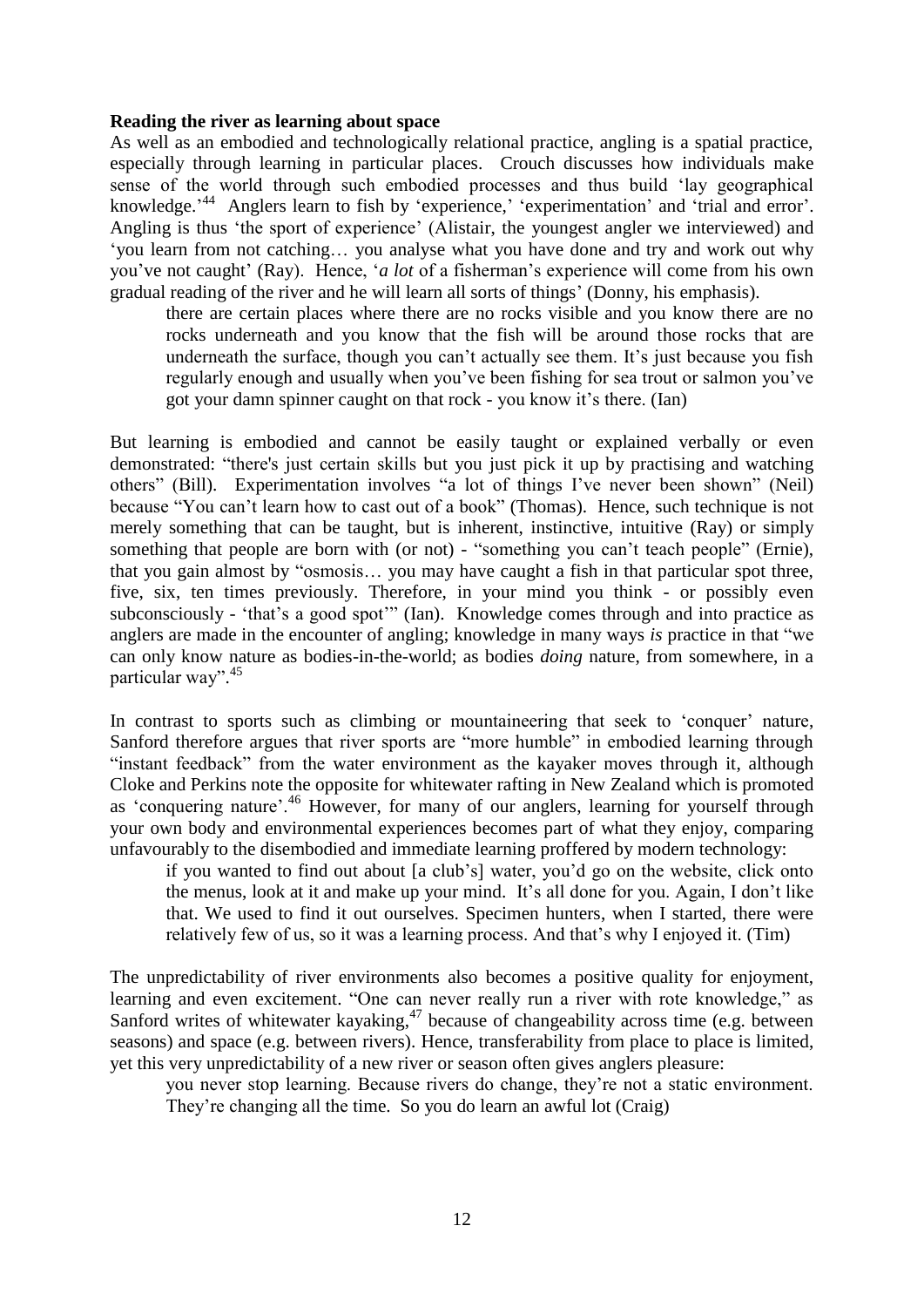That's what I like about fishing. It's not catching fish - it's not the amount you catch, it"s how you do it and what you get out of it on the day. Education. We all want to learn, don"t we? We all want to understand and comprehend. (Charles)

#### **Conclusions**

In this paper, we have shown that anglers are shaped through their encounters with water environments, becoming different humans from other non-anglers and from the anglers they were before, not least through abilities/qualities to perceive water environments more (but not completely, not as fish  $d\sigma^{48}$ ). The water environments that they encounter enable these special abilities – indeed, make them necessary if anglers are to fish successfully, because of the particular qualities of water that challenge human perception.<sup>49</sup>

We began this paper by noting that angling is a minority sport, but an even smaller minority of anglers regularly participate to the degree shown in our empirical work. So, few people have these abilities in relation to water, certainly compared to how many people have abilities in relation to more common environmental engagements, such as walking. And because few people engage with river waters beyond the visual, which means that anglers are more likely to be called upon or become involved in managing such waters, both collectively and voluntarily within angling clubs through (local) hands-on practice and also individually and more formally through representing stakeholders or 'the public interest' in agencies and committees that shape wider environmental policy about rivers and the water environment, e.g. as part of the Environment Agency in England and Wales. Anglers thus became representatives of environmental interests in policy circles because of their specialised knowledge, their perceived watercraft and their accompanying enthusiasm for water policy. However, anglers may also create conflict with other sorts of users once there: for example, the watercraft of canoeists and swimmers (although little analysed) is likely to differ from that of anglers, so conflicts over access and disturbance between these different groups are often politically highly charged.

We would also emphasise that, even as anglers are shaped by their interaction with rivers, they are shaped heterogeneously and sometimes in conflicting ways. Even within this relatively small minority of the British public who regularly go fishing, anglers and angling practices vary greatly depending on conditions, technologies, lifestage, experience and even whim. Macnaghten and Urry suggest that there is not one nature or countryside, but multiple natures and multiple countrysides because of people's "diverse spatial practices."<sup>50</sup> Hence, there are multiple rivers, each engaged through diverse knowledge-practices in individual encounters in space-time and each shaped materially through the actions prompted by those knowledge-practices.

This means that 'the angling community' referred to in policy is far from monolithic, because different anglers develop and support contradicting viewpoints (learning from/through their diverse environmental engagement) as to how best to protect and nurture water environments and their fish stocks into the future. All our interviewees belonged to angling clubs and many helped to run them as (in some ways) environmental management committees that dredged river channels, stocked rivers and lakes with fish and stabilised eroding river banks in areas that they owned or leased. How they (choose to) do this relates directly to the environmental knowledge-practices examined in this paper, so water environments are directly shaped and influenced because of their convictions about what rivers and lakes should be like. Angling thus compares with other spatial practices like walking and (sea) swimming that "make and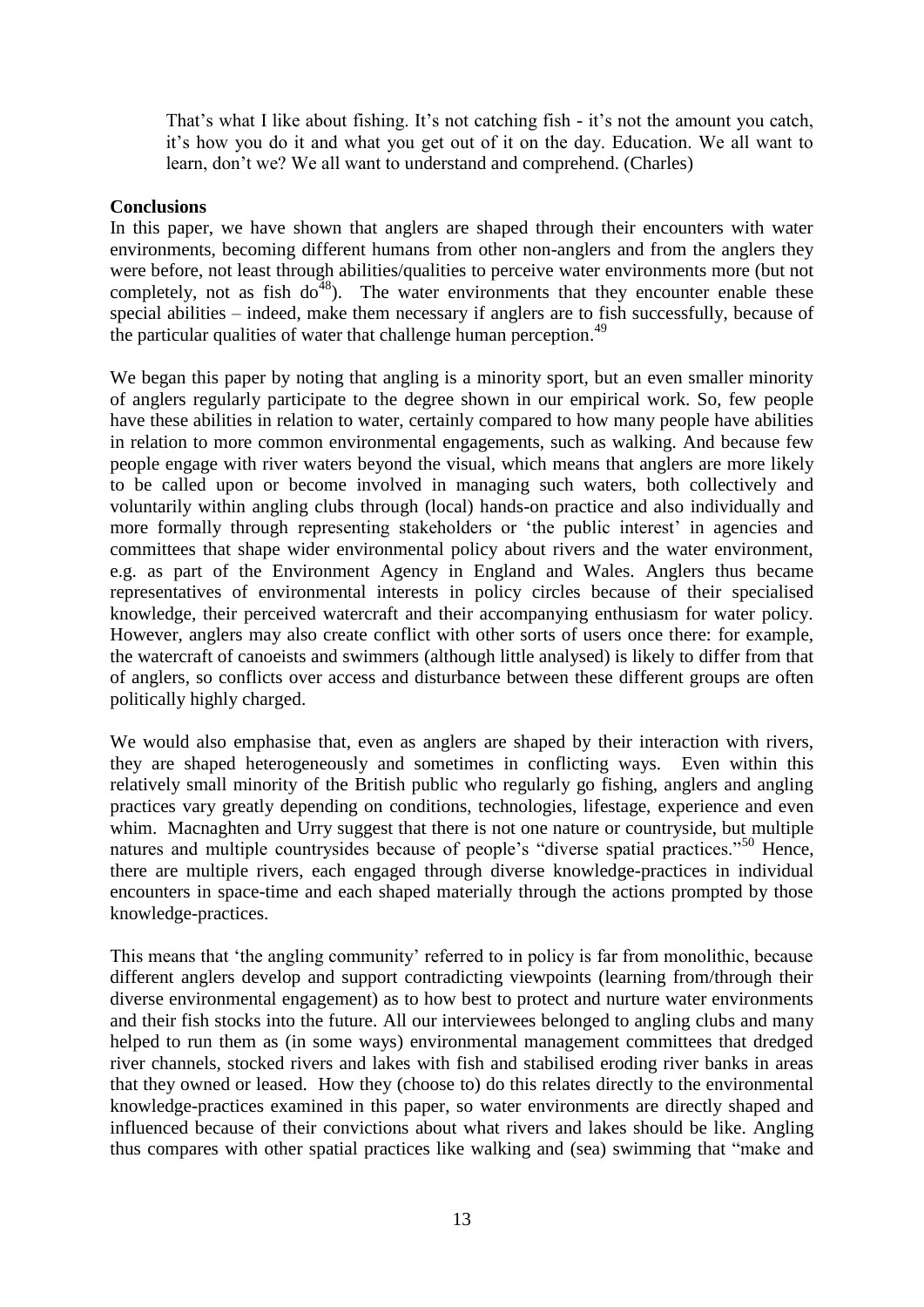remake different kinds of countryside spaces", not least by often implementing their watercraft far more directly through hands-on environmental management.

This diversity of watercraft, of interpretations of what is good and what is needed, is gained through multiple heterogeneous interactions and so may result in a patchwork of management regimes. Individual angling clubs may choose different approaches even within 500 metres of each other along a river, depending on the views of their members, and their knowledgepractices will shape rivers in different ways (more/less fish, more/less vegetation, deeper/shallower river curves) depending on their knowledge-practices.

Finally, angling, surfing, outdoor swimming, canoeing may each be a 'minority sport' in terms of absolute numbers, but their "minorities" are often highly enthusiastic about water politics. Some have argued that environmental experiences like angling encourage an environmental ethic amongst participants, as part of a duty of care to "give back" to an environment which has given them so much pleasure.<sup>52</sup> In this way, environmental engagement is not merely about the personal encounter and environmental relationality we have focused upon in this paper, but also about the wider political engagement which that may also promote or sustain. However, little research attention has so far been paid to this question of collective environmental ethics amongst what we might call "communities of recreational practice". Further research would therefore be especially valuable in exploring the broader, more traditionally political consequences of environmental engagement beyond what has been possible in this paper.

# **Acknowledgments**

This paper draws from the research project 'Angling in the Rural Environment' (2006-9), which was part of the Rural Economy and Landuse Programme (Relu), funded primarily by the Economic and Social Research Council and the Natural Environment Research Council in the UK. We would like to thank all the anglers who gave us so much of their time.



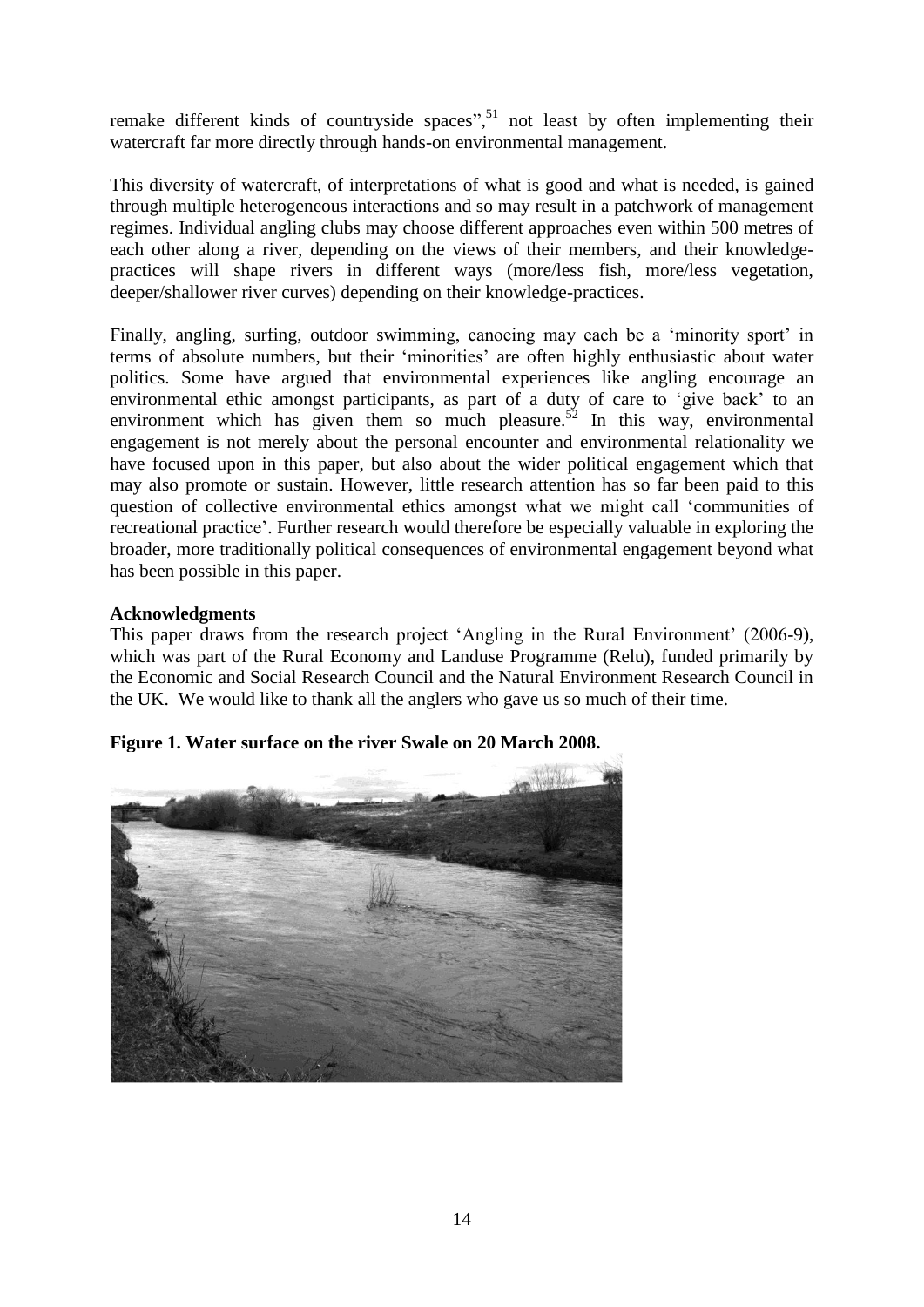

**Figure 2. Looking for larvae in Cod Beck on 26 June 2008.**

In the final photograph, the angler points to a small nymph crawling across a rock, a nymph of the same species represented by the artificial fly that he is using at the time.

# **Notes**

<sup>&</sup>lt;sup>1</sup> Sport England, Active People Survey (2006).

 $2^2$  Arkenford, Watersports and Leisure Participation Survey 2006 (Guildford, Arkenford 2006). Rod licences are legally required for anyone over the age of 12 fishing for salmon, trout, freshwater fish or eels in England and Wales, and are sold and regulated by the Environment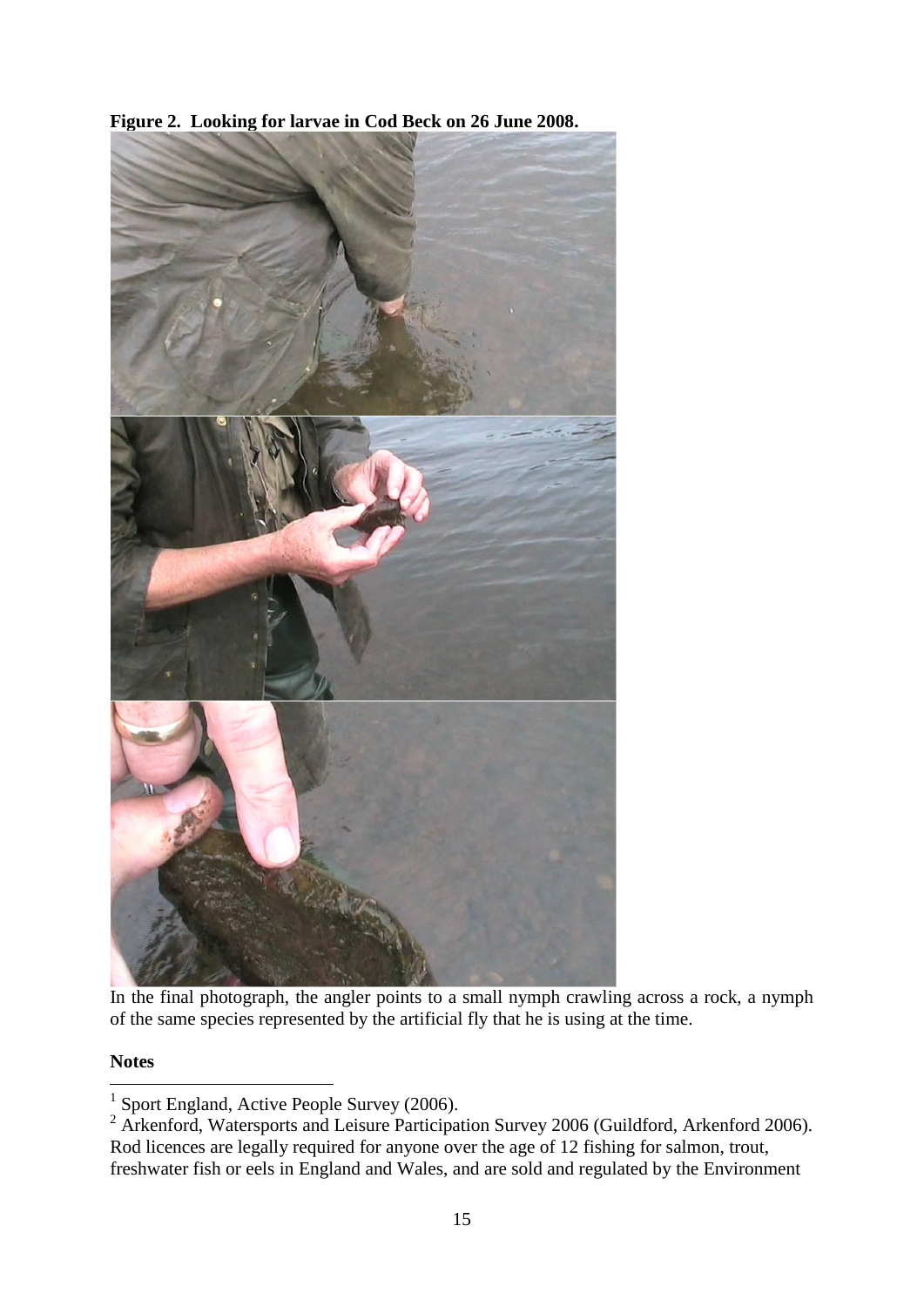Agency – see "Angling is booming!" at [http://www.environment-](http://www.environment-agency.gov.uk/homeandleisure/recreation/fishing/108393.aspx)

 $\overline{a}$ 

[agency.gov.uk/homeandleisure/recreation/fishing/108393.aspx](http://www.environment-agency.gov.uk/homeandleisure/recreation/fishing/108393.aspx) accessed 2 July 2009. <sup>3</sup> For example: Mike Michael, 'These boots are made for walking...: mundane technology, the body and human-environment relations", Body & Society 6, 3-4 (2000), pp.107-126; Tim Ingold, 'Culture on the ground: the world perceived through the feet', Journal of Material Culture 9, 3 (2004), pp.315-340; Gordon Waitt, Nicholas Gill and Lesley Head, "Walking practice and suburban nature-talk", Social & Cultural Geography 10, 1 (2009), pp.41–60; John Wylie, 'A single day's walking: narrating self and landscape on the South West Coast Path', Transactions of the Institute of British Geographers 30, 2 (2005), pp.234-247.

<sup>4</sup> Echoing the account of how suburban lawns shape (and require) 'turfgrass subjects' in Paul Robbinsm, Lawn People: How Grasses, Weeds, and Chemicals Make Us Who We Are (Temple University Press, 2007)

 $\frac{5}{5}$  Similarly, this paper has little room to deal with angling explicitly as an encounter between anglers and fish, an issue we have addressed elsewhere.

<sup>6</sup> Environment Agency, Fishing for the future (Bristol, Environment Agency, 2006), p.6; Cecily Maller, Mardie Townsend, Anita Pryor, Peter Brown and Lawrence St Leger, "Healthy nature healthy people: 'contact with nature' as an upstream health promotion intervention for populations", Health Promotion International 21, 1 (2005), pp.45-54; Natural England, A Manifesto for the Natural Environment (Natural England 2008)

<http://naturalengland.communisis.com/naturalenglandshop/docs/NE95.pdf> , accessed 15 January 2009; Bill McKibben, The end of nature (London, Penguin, 1990).

 $<sup>7</sup>$  David Matless, 'Moral geographies of English landscape', Landscape Research 22, 2 (1997)</sup> pp.141-155; Peter Merriman, ""Respect the life of the countryside": the Country Code, government and the conduct of visitors to the countryside in post-war England and Wales", Transactions of the Institute of British Geographers 30, 3 (2005) pp.336-350; Gavin Parker, "The Country Code and the ordering of countryside citizenship", Journal of Rural Studies 22 (2006) pp.1-16.

 $8 \overline{\text{Examples}}$  include anthropologists, sociologists and human geographers, such as: Ingold, "Culture on the ground"; Tim Ingold, The perception of the environment (Abingdon,

Routledge 2000); Tim Ingold, 'The temporality of the landscape', World Archaeology 25, 2, (1993) pp.152-174; Bruno Latour, Reassembling the social: an introduction to actor-networktheory (Oxford, Oxford University Press 2005). Bruno Latour, We have never been modern (Hemel Hempstead, Harvester Wheatsheaf 1993); Sarah Whatmore, Hybrid geographies (London, Sage, 2002); Steve Hinchliffe, Geographies of nature (London, Sage, 2007).

<sup>9</sup> Phil Macnaghten, 'Embodying the environment in everyday life practices', The Sociological Review 51, 1 (2003), p.75.

<sup>10</sup> Macnaghten and Urry, Contested natures, p.15.

 $11$  Latour, Reassembling the social.

 $12$  Phil Macnaghten and John Urry, Contested Natures (London, Sage 1998). Michael S Carolan, "I do therefore there is": enlivening socio-environmental theory', Environmental Politics 18, 1 (2009); John Urry, Consuming Places (London, Routledge 1995). Paul Cloke and Harvey C Perkins, Cracking the canyon with the awesome foursome': representations of adventure tourism in New Zealand. Environment and Planning D: Society and Space 16, (1998) pp.185-218.

<sup>13</sup> Mario F Teisl and Kelly O'Brien, 'Who cares and who acts? Outdoor recreationists exhibit different levels of environmental concern and behaviour', Environment and Behavior 35 (2003), 4, 506-522; Michael A Tarrant and Gary T Green, "Outdoor recreation and the predictive validity of environmental attitudes", Leisures Sciences 21 (1999) 17-30.

<sup>14</sup> Latour, Reassembling the social; Michael, These boots.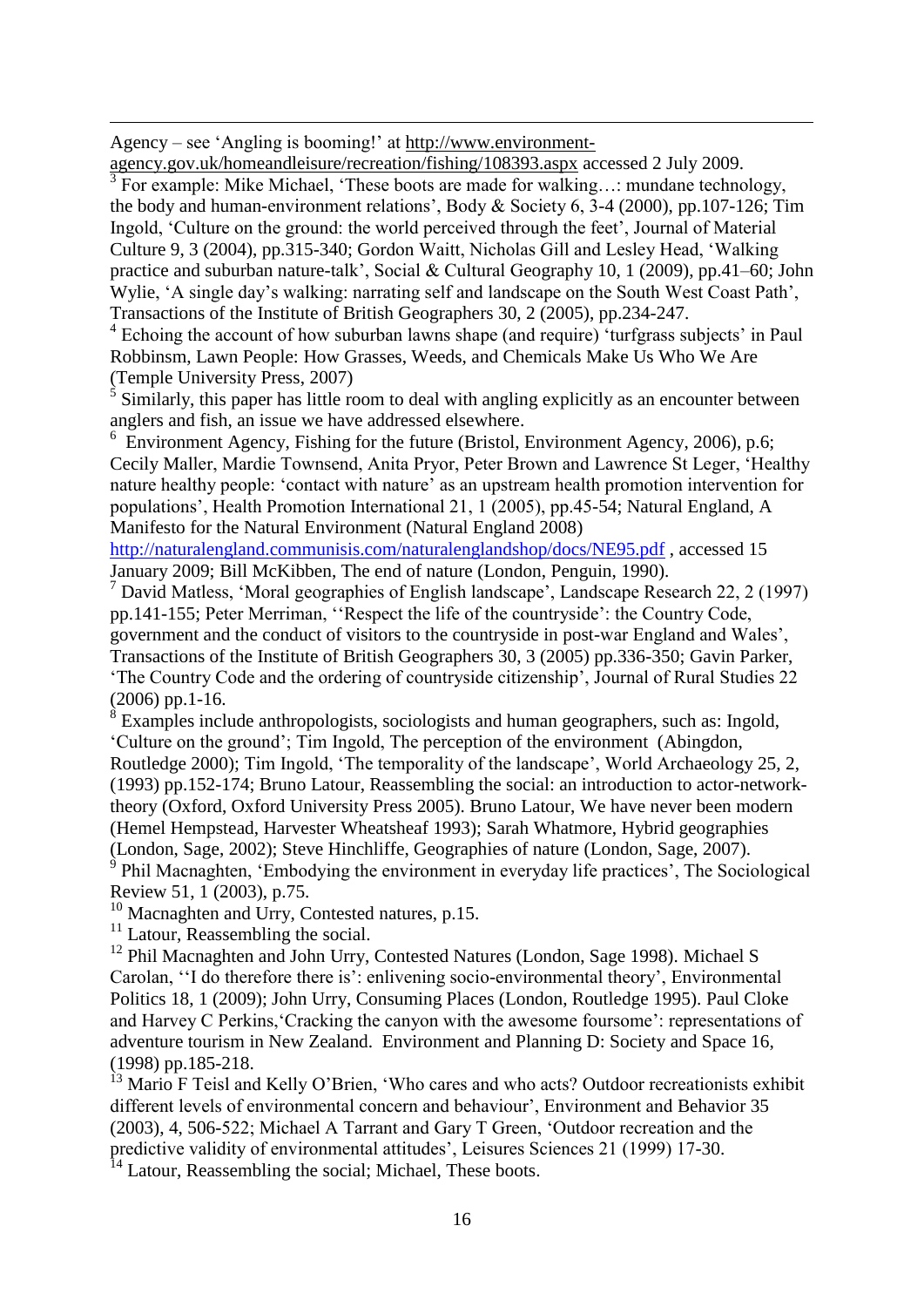<sup>15</sup> Waitt et al., Walking practice, p.44.

 $\overline{a}$ 

<sup>16</sup> Tim Ingold and Terhi Kurttila, 'Perceiving the environment in Finnish Lapland', Body & Society 6, 3-4 (2000), p.193.

 $^{17}$  Ingold, Perception, p.316 and p.353.

<sup>18</sup> Sarah Whatmore, 'Materialist returns: practising cultural geography in and for a more-thanhuman world", Cultural Geographies 13 (2006), p.603.

<sup>19</sup> David Crouch, 'Places around us: embodied lay geographies in leisure and tourism', Leisure Studies 19 (2000), pp.63-76. Cloke and Perkins, Cracking the canyon'.

 $20$  Most club matches are fairly low-key but fun-based competitions with prizes (usually by volume of fish caught) generated by small entry fees paid by competitors. Match dates are organised locally by negotiation between angling clubs, to reduce clashes between match dates. By being a (paying) member of several clubs, a match angler can take part in a match nearly every weekend during the fishing season.

<sup>21</sup> Environment Agency, Public attitudes to angling (Bristol, Environment Agency 2005) [\(http://www.environment-agency.gov.uk/commondata/acrobat/geho0805bjpree\\_1153660.pdf](http://www.environment-agency.gov.uk/commondata/acrobat/geho0805bjpree_1153660.pdf)

 $^{22}$  Mintel, Sporting activities in the great outdoors – UK (2006).

<sup>23</sup> A. Whitney Sanford, 'Pinned on karma rock: Whitewater kayaking as religious experience', Journal Of The American Academy Of Religion 75 (2007), p.880.

 $^{24}$  Ingold and Kurttila, 'Perceiving the environment'; Ingold, 'Perception'.

<sup>25</sup> Barbara Adam, Time and social theory (Cambridge, Polity Press, 1990), p.87.

<sup>26</sup> Ingold, Perception.

<sup>27</sup> Macnaghten and Urry, Contested natures; Urry, Consuming places; Ingold, Perception.

<sup>28</sup> Such as Terry Hartig and Henk Staats, 'Restorative environments', Journal of Environmental Psychology 23 (2003) pp.103-107.

 $29$  Ingold and Kurttila, 'Perceiving the environment', p.189.

 $30$  Gordon Waitt and Lauren Cook, 'Leaving nothing but ripples on the water: performing ecotourism natures', Social & Cultural Geography  $\overline{8}$ , 4 (2007), p.547.

 $31$  In contrast, Cloke and Perkins, 'Cracking the canyon', p. 212, note how advertisements for adventure tourism in New Zealand emphasise embodiment through physiological reactions (pulse rate etc.) to the experience, an expectation that is "reinforced by the actual experiences of tourism" in which tourists do not merely gaze but also perform. However, their own research cannot confirm that through tourists' experiences.

 $32$  Ingold, 'Culture on the ground', p.330.

<sup>33</sup> Ingold, 'Culture on the ground', p.332.

<sup>34</sup> Ingold, Perception.

<sup>35</sup> Michael, 'These boots', p.112.

 $36$  Michael, 'These boots', p.122.

<sup>37</sup> Ingold, Perception, p.353.

<sup>38</sup> This is despite Adrian Franklin, 'New-Darwinian leisures, the body and nature: hunting and angling in modernity', Body & Society 7, 4 (2001), p.57-76.

<sup>39</sup> Samuel Snyder, 'New streams of religion: fly fishing as a lived, religion of nature', Journal Of The American Academy Of Religion 75 (2007), pp.909-10.

 $^{40}$  Tim Dant, Material culture in the social world (Buckingham, Open University Press 1999); Sanford, 'Pinned on karma rock', p.882, italics in original.

<sup>41</sup> Sanford, "Pinned on karma rock, p.881.

<sup>42</sup> Arthur Ransome, Rod and line (Oxford, Oxford University Press 1980 [first published] 1929]), p.32. Ransome was famously the author of the children"s book, *Swallows and Amazons*, but also wrote a regular angling column for the *Manchester Guardian* in the 1920s, based on his own fishing experiences.